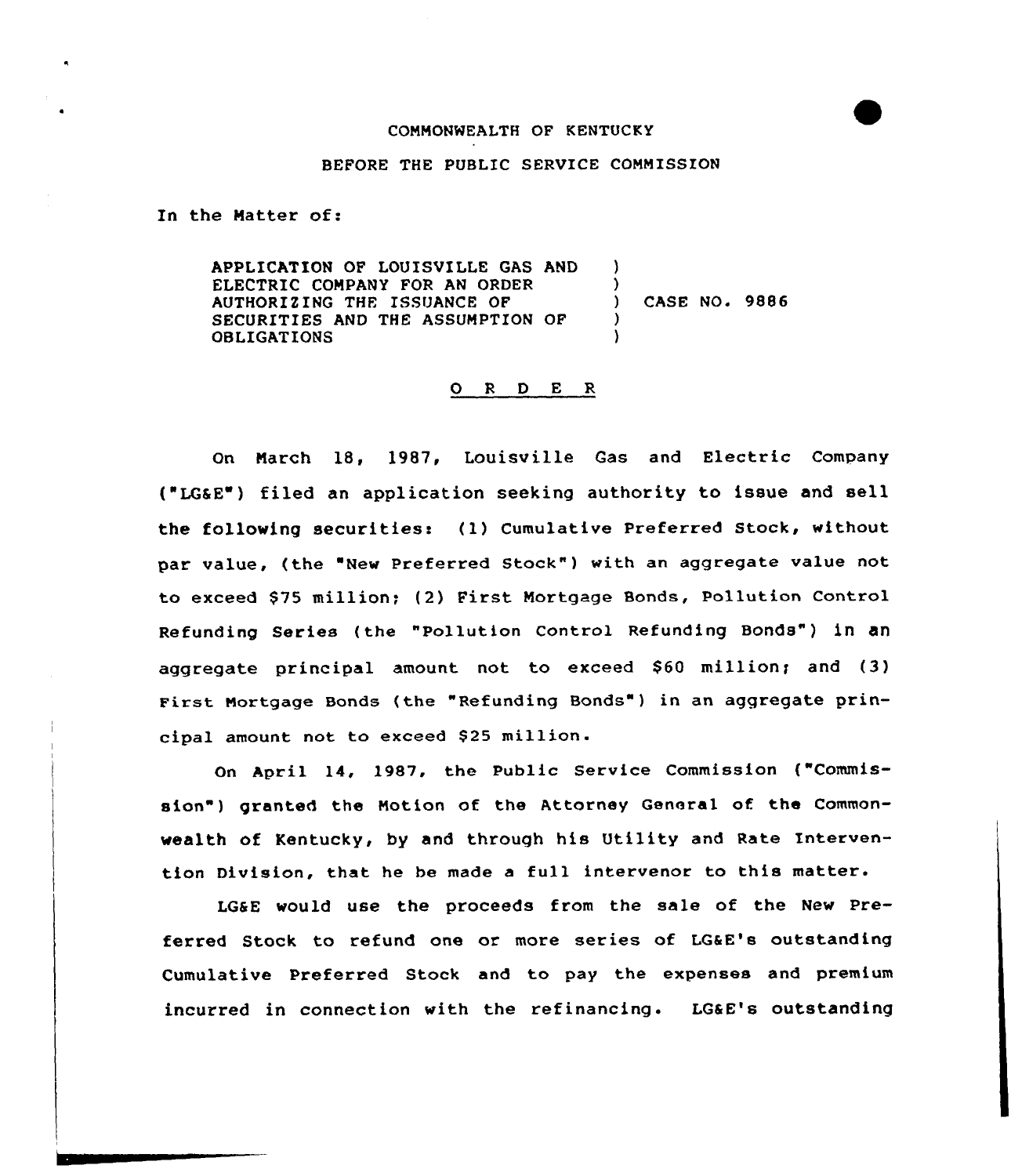Cumulative Preferred Stock, without par value, consists of the \$9.54 Series, the \$8.90 Series, and the \$8.72 Series of 250,000 shares each and a stated value of \$100 per share. Any series of New Preferred Stock that is issued would have <sup>a</sup> lower effective cost to IG&E than the series of Preferred Stock to be redeemed and, thus, would reduce LG&E's embedded cost of Preferred Stock.

Additionally, I.G&E has requested that the premiums associated with the redemption of the outstanding Cumulative Preferred Stock and the issuance expenses of the New Preferred Stock be recovered over a reasonable period of time. In response to a staff request at an informal conference on April 1, 1987, LG&E proposed two methods the company found acceptable for recovering the premiums and issuance expenses.

LG&B has stated that a lower effective cost of the Mew Preferred Stock issued would reduce LG&E's embedded cost of Preferred Stock. However, a lover embedded cost of Preferred Stock which results in a nominal reduction in revenue requirements may result in an effective increase in costs to the ratepayers when considered in a context which addresses net present value effects. In such an instance, the recovery of premiums and issuance costs would effectively increase ratepayer costs. The Commission is also aware that the cost of Preferred Stock, upon being refinanced, may be reduced to such an extent that recovery of the premiums and issuance costs may still result in an effective reduction in revenue requirements.

The Commission is of the opinion that consideration of the rate-making aspects of the recovery should not be conducted in

 $-2-$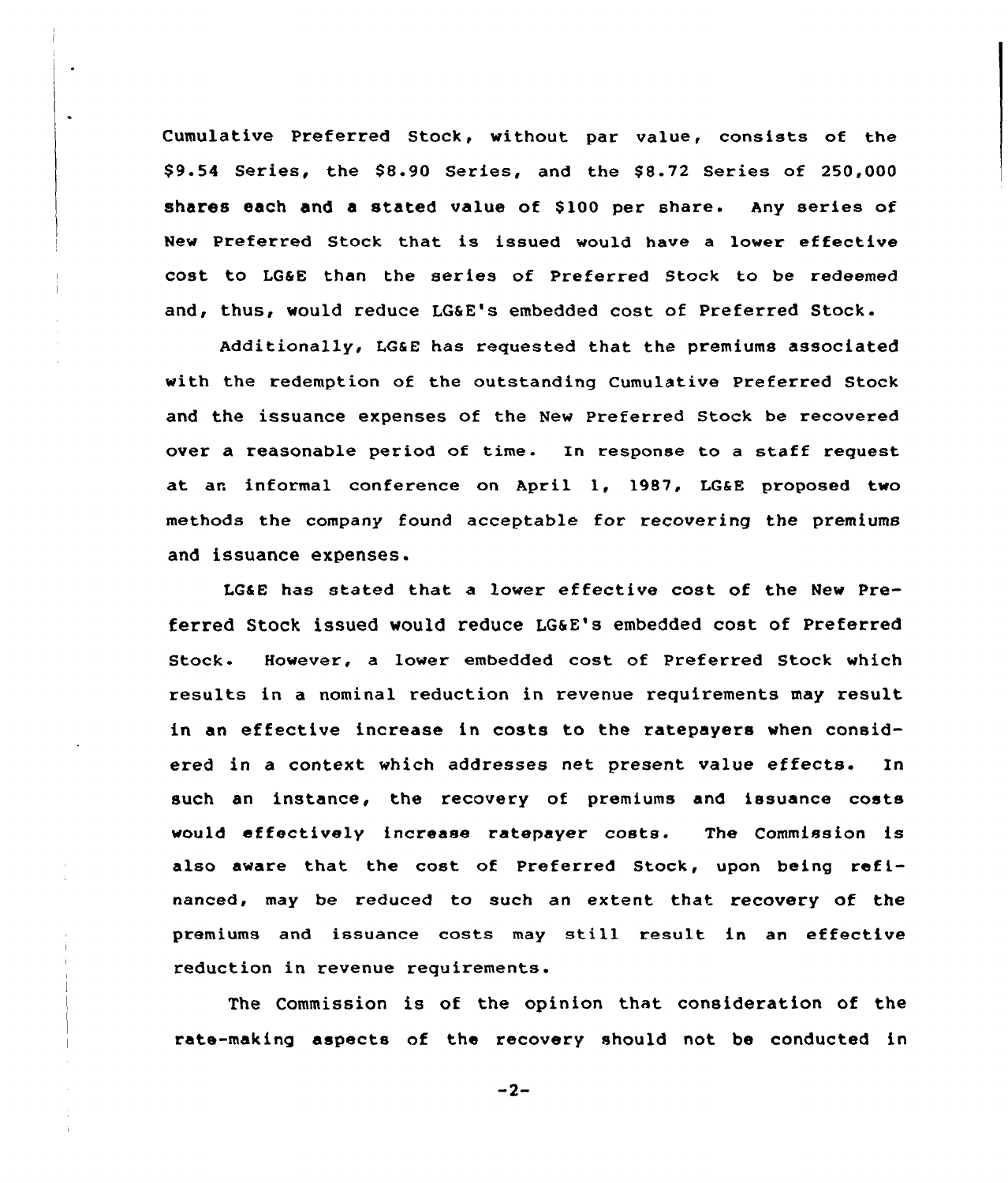this limited proceeding but rather should be reserved for consideration within the context of a general rate proceeding. Therefore, the Commission finds that, with respect to the New Preferred Stock, the financing should be approved contingent upon a showing that overall revenue requirements are lower as a result of the refinancing. In addition, the transaction should be recorded in accordance with the Uniform System of Accounts ("USoA"). Further, the Commission will entertain a request for rate-making treatment of the loss on reacquisition of the Preferred Stock in LG&E's general rate proceedings.

The Pollution Control Refunding Series would be issued in connection with the issuance by Trimble County of pollution control revenue bonds to provide funds to refinance \$60 million of County of Trimble, Kentucky, 9.40 percent Pollution Control Revenue Bonds, 1982 Series 8, due September 15, 1991. LGSE would issue the Pollution Control Refunding Series only if the refinancing would result in a reduction in LGaE's embedded cost of debt.

The net proceeds from the sale of the Refunding Bonds would be expended in connection with the refinancing of LG&E's \$25 million 10 1/8 percent First Mortgage Bonds, Series due October 1, 2009. LGSE would issue the Refunding Bonds only if the annual effective interest cost to LGSE on the Refunding Bonds was 1888 than the 10 l/8 percent currently borne by the S25 million First Nortgage Bonds, Series-

The Commission, having considered the evidence of record and being advised, is of the opinion and finds that the issuance and sale of the above securities by LG&E are for the lawful object

 $-3-$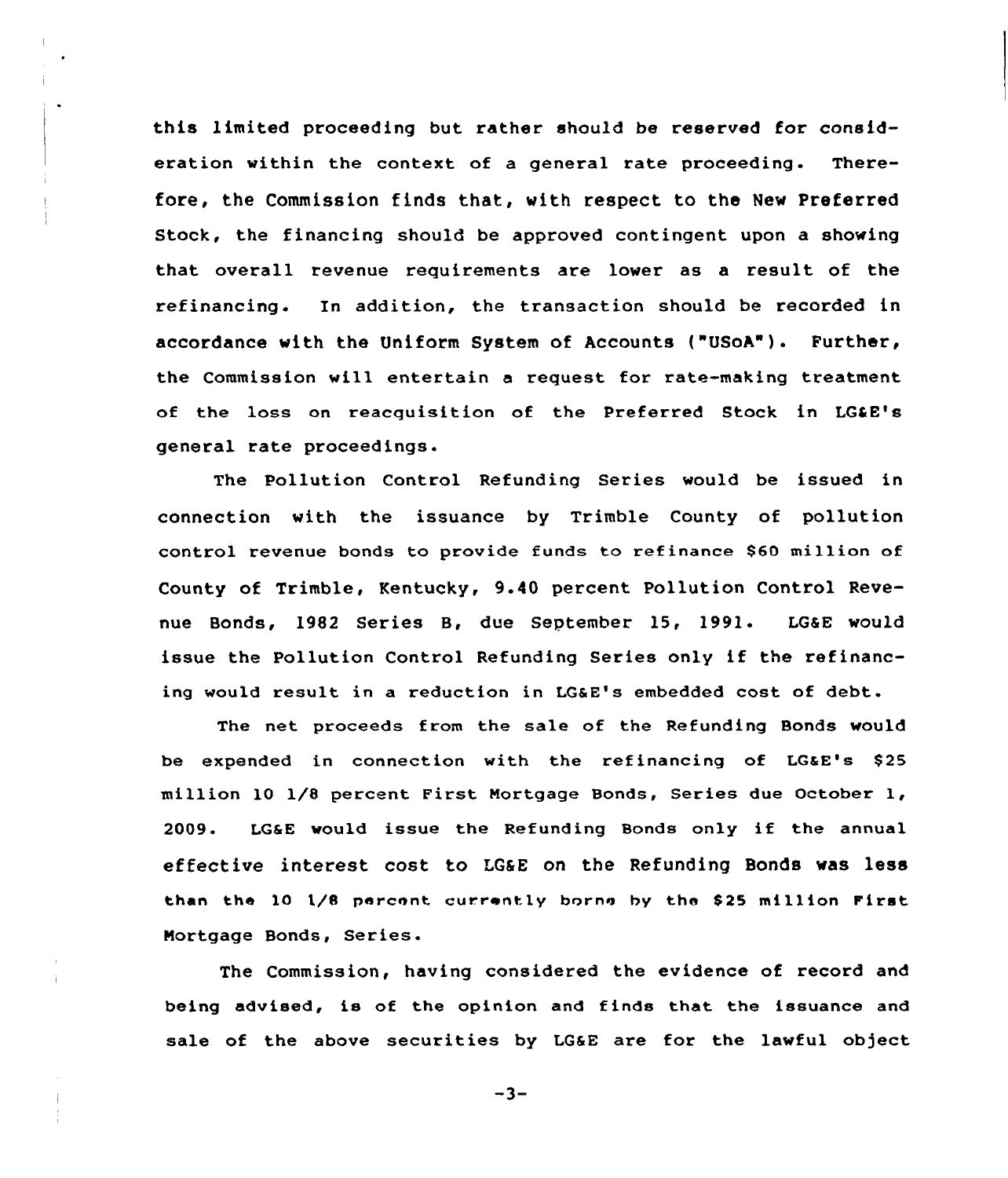within the corporate purposes of LG6E's utility operations, are necessary and appropriate for and consistent with the proper performance of its service to the public, and will not impair its ability to perform that service, and are reasonably necessary and appropriate for such purpose and should, therefore, be approved.

IT IS THEREPORE ORDERED that:

1. LG&E be and it hereby is authorized to issue, sell, and deliver in one or more transactions, subsequent to the issuance of this Order, during 1987, not to exceed \$75 million in aggregate stated value of its Cumulative Preferred Stock, without par value, in an underwritten public offering, through either negotiated sale or competitive bidding, or private placement transaction utilizing the proper documentation. such authorization shall be contingent upon a showing that the overall revenue requirements will be lowered as a result.

2. The terms and dividend rate(s) of the New Preferred Stock shall be determined in negotiations between LG&E and the purchasers, or through competitive bidding. Each series of Nev Preferred Stock that is issued shall have an annual effective overall embedded cost, including recovery of x'edemption premium and issuance expense, less than the annual effective embedded cost of LG4E's outstanding preferred stock that is to be redeemed with the proceeds of such aeries of New Preferred Stock.

3. LG&E be and it hereby is authorized to execute and deliver a loan agreement with Trimble County, Kentucky, as set out in the application, and to issue and deliver, subsequent to the issuance of this Order, during 1987, Pollution Control Refunding

 $-4-$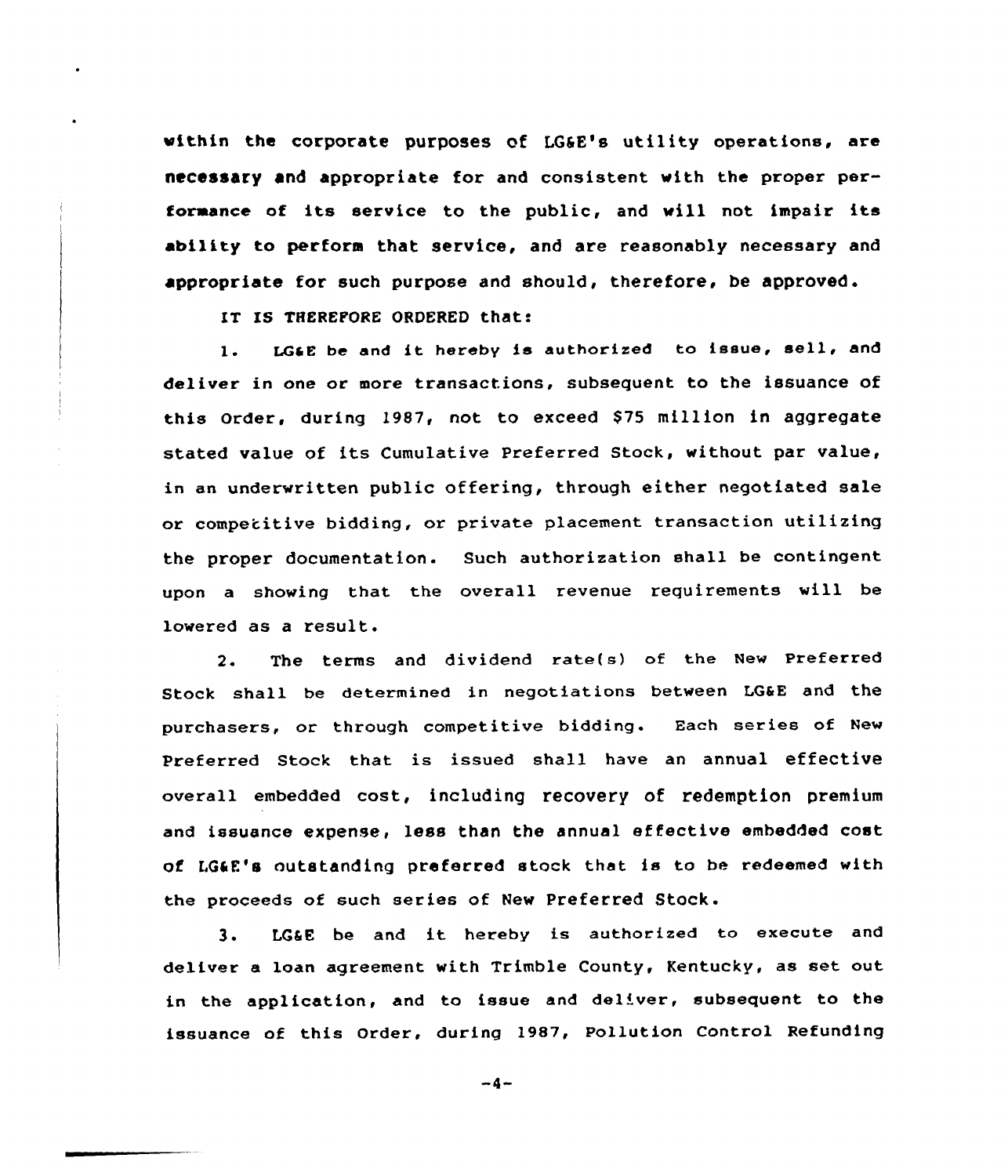Bonds in an aggregate principal amount not to exceed \$60 million in an undeqwritten public offering, through either negotiated sale or competitive bidding, or private placement transaction utilizing the proper documentation.

4. The terms and interest rate(s) of the Pollution Control Refunding Bonds shall be determined in negotiations among LG&E, Trimble County, and the purchasers, or through competitive bidding. The final maturity date of the Pollution Control Refunding Bonds shall not be more than 30 years. Such bonds shall be issued in connection with the refinancing of the outstanding Trimble County Pollution Control Refunding Bonds, 1982 Series <sup>B</sup> (the "Outstanding Bonds"), \$60 million aggregate principal amount, and will be issued only if such transaction resulted in an annual effective overall embedded cost, including recovery of redemption premium and issuance expense, that is lower than the annual effective embedded costs of the Outstanding Bonds. The Pollution Control Refunding Bonds will be issued pursuant to a separate Supplemental Indenture, a supplement to the First Mortgage Indenture dated November 1, 1949, between LGaE and Harris Trust and Savings Bank, Trustee, as heretofore amended and supplemented.

5. LG&E be and it hereby is authorized to issue, sell, and deliver subsequent to the issuance of this Order, First Mortgage Bonds with an aggregate principal amount not to exceed \$25 million in an underwritten public offering, through either negotiated sale or competitive bidding, or private placement transaction utilizing the proper documentation.

-5-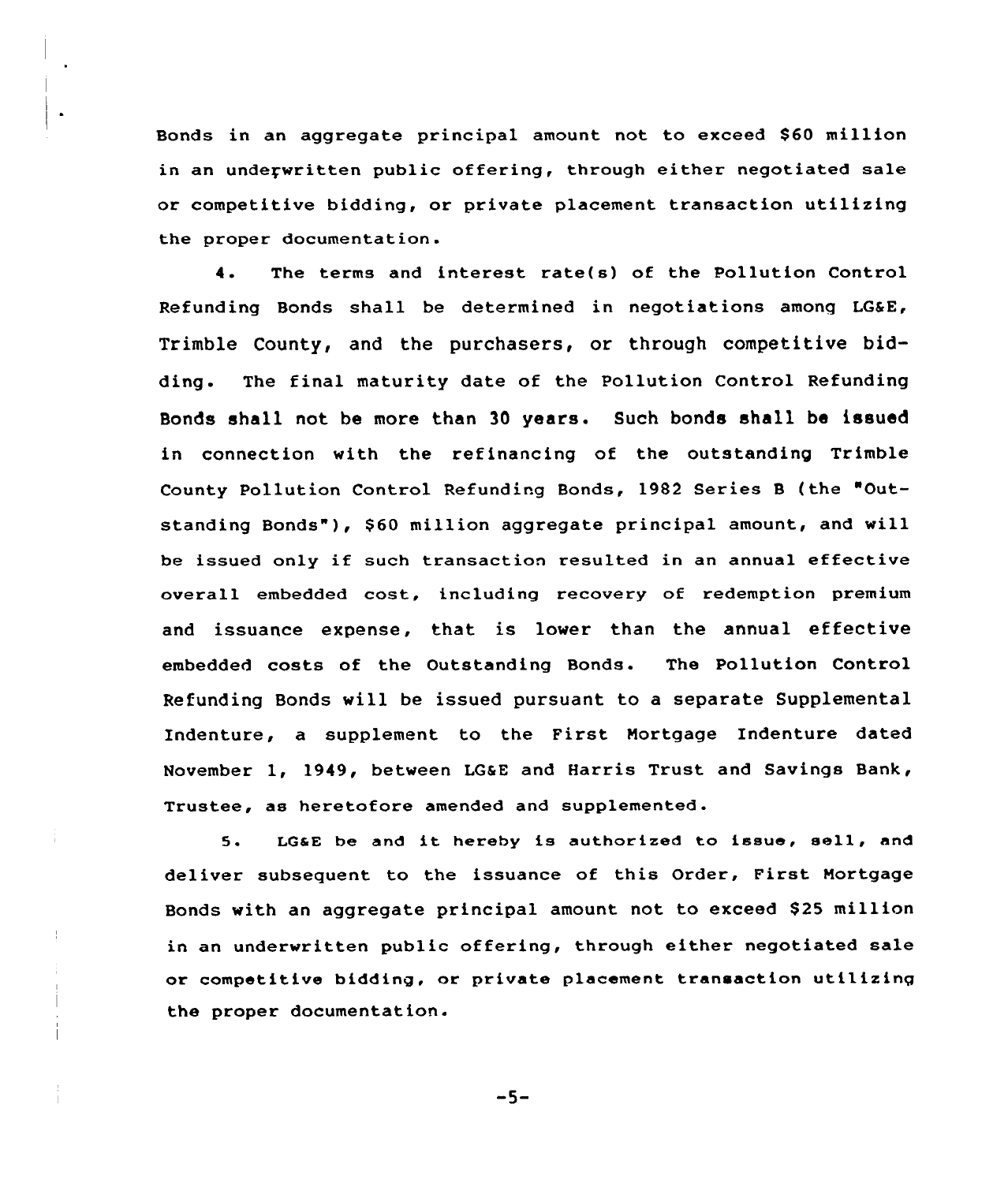6. The terms and interest rate(s) of the Refunding Bonds shall be determined in negotiations between LGaE and the purchasers or through competitive bidding. The final maturity date of the Refunding Bonds shall not be more than 30 years from the date of issuance. The Refunding Bonds shall have an annual effective overall embedded cost, including recovery of redemption premium and issuance expense, that is lower than that of the outstanding First Mortgage Bonds, Series due October 1, 2009, in an aggregate principal amount of \$25 million and bearing an interest rate of 10 1/8 percent.

7. The Refunding Bonds shall be issued pursuant to <sup>a</sup> separate Supplemental Indenture, a supplement to the First Mortgage Trust Indenture dated November 1, 1949, between LG&E and Harris Trust and Savings Bank, Trustee, as heretofore amended and supplemented.

8. Any unamortized premium or discount shall be used to determine the gain or loss of the early extinguishment of debt in this case.

9. Any gain or loss on the early extinguishment of debt, shell be disposed of in accordance with the USoA.

10. The proceeds from the transactions authorized herein shall be used only for the lawful purposes as set out in the application.

ll. LGSE shall, as soon as reasonably possible after the issuance of the securities referred to herein, file with the Commission a statement setting forth the date or dates of issuance of the securities authorized herein, the price paid, the interest

$$
-6-
$$